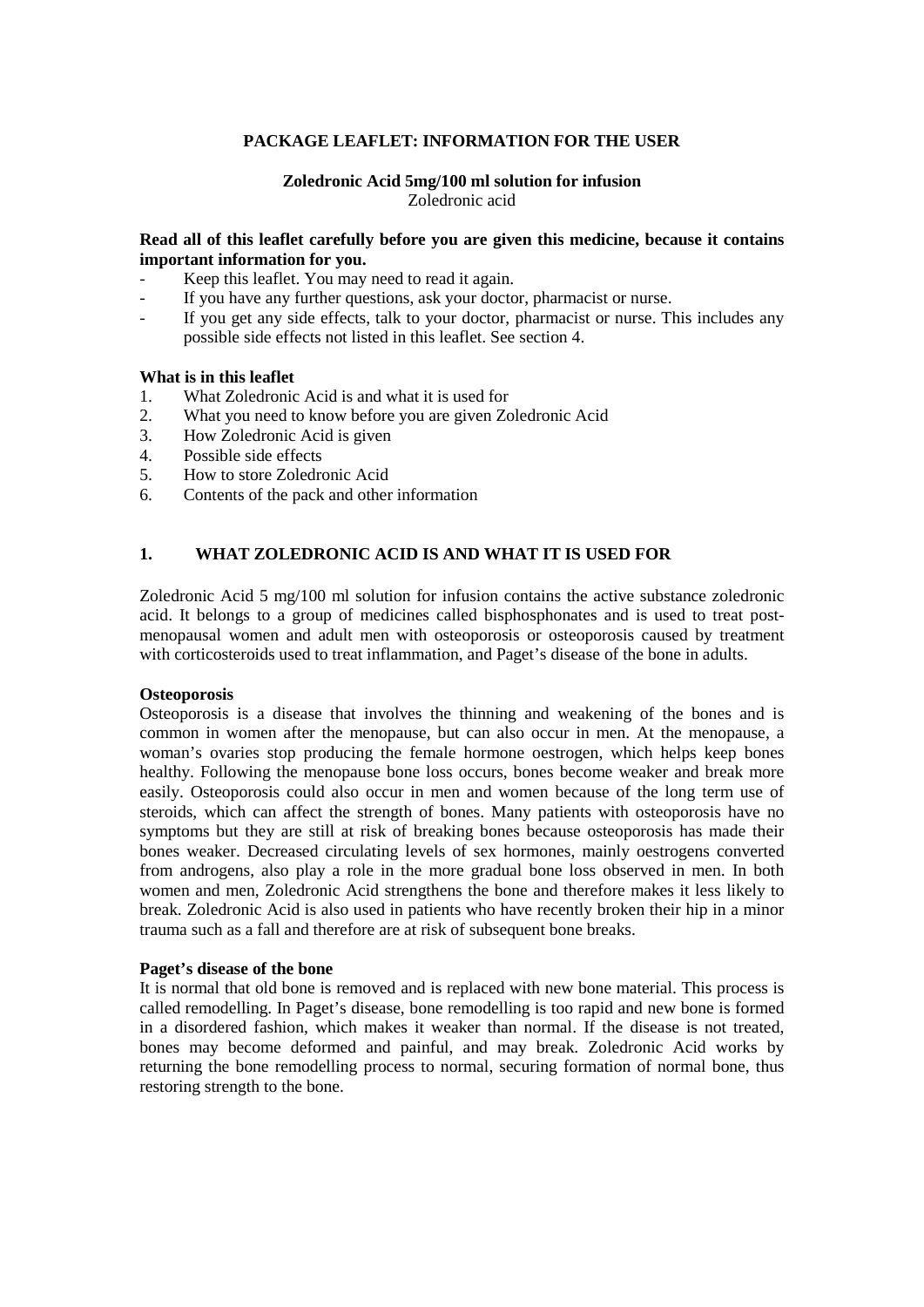# **2. WHAT YOU NEED TO KNOW BEFORE YOU ARE GIVEN ZOLEDRONIC ACID**

Follow all instructions given to you by your doctor, pharmacist or nurse carefully before you are given Zoledronic Acid.

## **You must not be given Zoledronic Acid:**

- if you are allergic to zoledronic acid, other bisphosponates or any of the other ingredients of this medicine (listed in section 6).
- if you have hypocalcaemia (this means that the levels of calcium in your blood are too low).
- if you have severe kidney problems.
- if you are pregnant.
- if you are breast-feeding.

# **Warnings and precautions**

Talk to your doctor before you are given Zoledronic Acid:

- if you are being treated with any medicine containing zoledronic acid, which is also the active substance of Zoledronic Acid (Zoledronic acid is used in adult patients with certain types of cancer to prevent bone complications or to reduce the amount of calcium).
- if you have a kidney problem, or used to have one.
- if you are unable to take daily calcium supplements.
- if you have had some or all of the parathyroid glands in your neck surgically removed.
- if you have had sections of your intestine removed.

A side effect called osteonecrosis of the jaw (ONJ) (bone damage in the jaw) has been reported in the post-marketing setting in patients receiving Zoledronic acid for osteoporosis. ONJ can also occur after stopping treatment.

It is important to try and prevent ONJ developing as it is a painful condition that can be difficult to treat. In order to reduce the risk of developing osteonecrosis of the jaw, there are some precautions you should take.

Before you receive treatment with Zoledronic Acid, tell your doctor, pharmacist or nurse if

- you have any problems with your mouth or teeth such as poor dental health, gum disease, or a planned tooth extraction;
- you do not receive routine dental care or have not had a dental check-up for a long time;
- you are a smoker (as this may increase the risk of dental problems);
- you have previously been treated with a bisphosphonate (used to treat or prevent bone disorders);
- you are taking medicines called corticosteroids (such as prednisolone or dexamethasone)
- you have cancer.

Your doctor may ask you to undergo a dental examination before you start treatment with Zoledronic acid.

While being treated with Zoledronic acid, you should maintain good oral hygiene (including regular teeth brushing) and receive routine dental check-ups. If you wear dentures you should make sure these fit properly. If you are under dental treatment or are due to undergo dental surgery (e.g. tooth extractions), inform your doctor about your dental treatment and tell your dentist that you are being treated with Zoledronic acid. Contact your doctor and dentist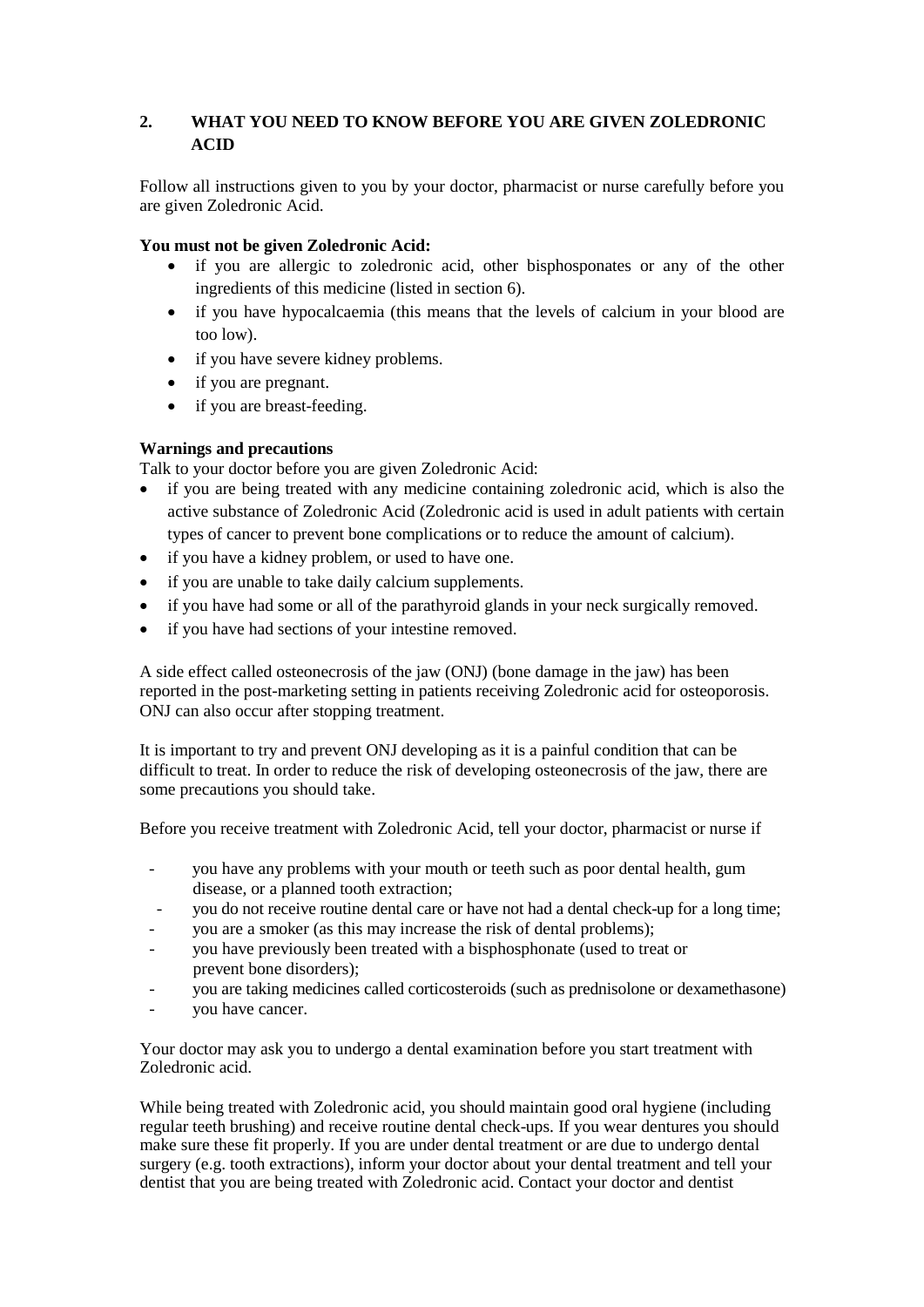immediately if you experience any problems with your mouth or teeth such as loose teeth, pain or swelling, or non-healing of sores or discharge, as these could be signs of osteonecrosis of the jaw.

#### **Monitoring test**

Your doctor should do a blood test to check your kidney function (levels of creatinine) before each dose of Zoledronic Acid. It is important for you to drink at least 2 glasses of fluid (such as water), within a few hours before receiving Zoledronic Acid, as directed by your healthcare provider.

#### **Children and adolescents**

Zoledronic Acid is not recommended for anyone under 18 years of age.

#### **Other medicines and Zoledronic Acid**

Tell your doctor, pharmacist or nurse if you are taking, have recently taken or might take any other medicines.

It is important for your doctor to know all the medicines you are taking, especially if you are taking any medicines known to be harmful to your kidneys (e.g. aminoglycosides) or diuretics ("water pills") that may cause dehydration.

#### **Pregnancy and breast-feeding**

You must not be given Zoledronic Acid if you are pregnant or breast-feeding, think you may be pregnant or are planning to have a baby.

Ask your doctor, pharmacist or nurse for advice before taking this medicine.

#### **Driving and using machines**

If you feel dizzy while taking Zoledronic Acid, do not drive or use machines until you feel better.

#### **Zoledronic Acid contains sodium.**

This medicinal product contains less than 1 mmol sodium (23 mg) 100 ml vial of Zoledronic Acid, i.e. essentially 'sodium-free'.

## **3. HOW ZOLEDRONIC ACID IS GIVEN**

Follow carefully all instructions given to you by your doctor or nurse. Check with your doctor or nurse if you are not sure.

#### **Osteoporosis**

The usual dose is 5 mg given as one infusion per year into a vein by your doctor or nurse. The infusion will take at least 15 minutes.

In case you recently broke your hip, it is recommended that Zoledronic Acid is administered two or more weeks after your hip repair surgery.

It is important to take calcium and vitamin D supplements (for example tablets) as directed by your doctor.

For osteoporosis, Zoledronic Acid works for one year. Your doctor will let you know when to return for your next dose.

## **Paget's disease**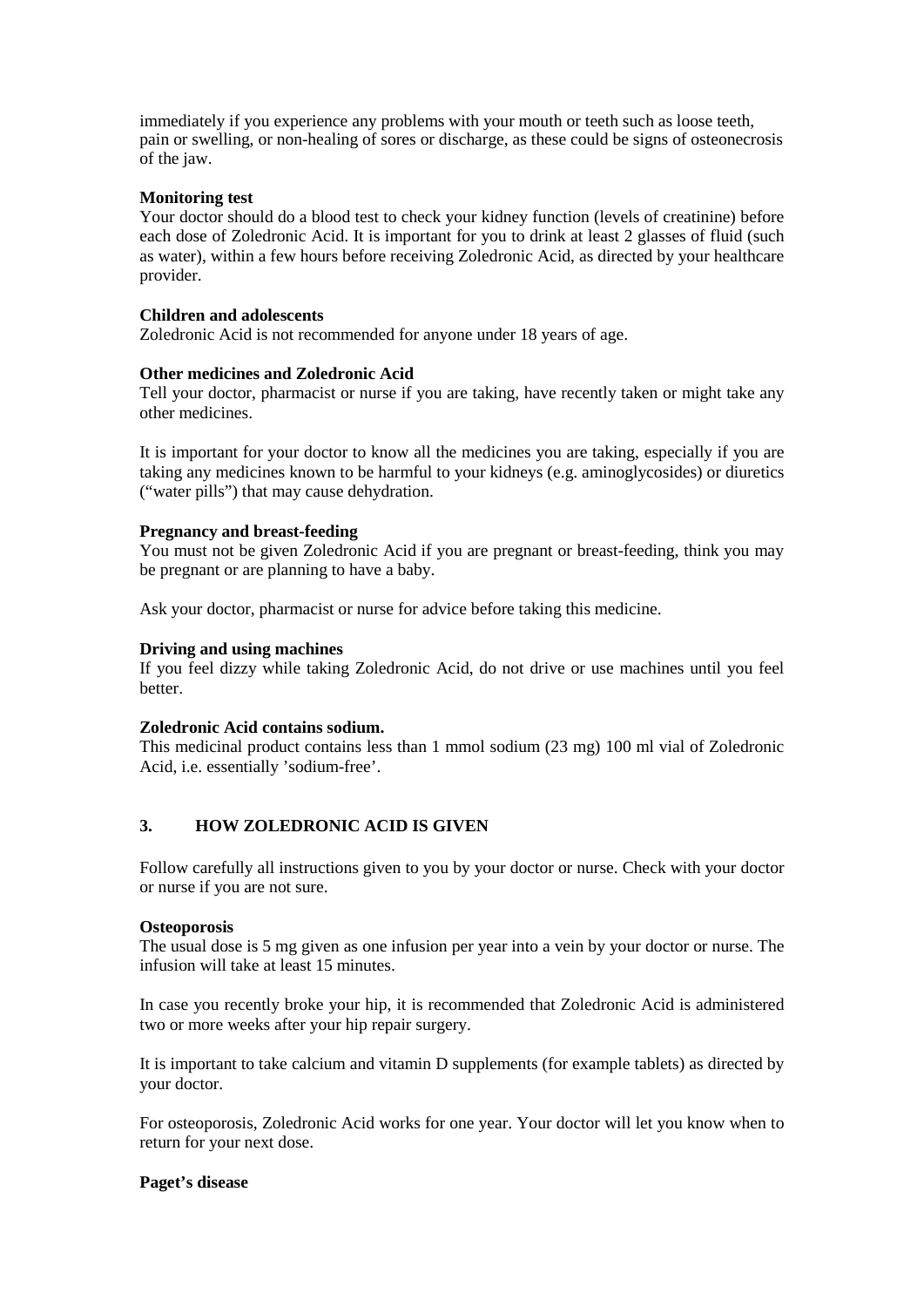For the treatment of Paget's disease, Zoledronic Acid should be prescribed only by physicians with experience in the treatment of Paget's disease of the bone.

The usual dose is 5 mg, given to you as one initial infusion into a vein by your doctor or nurse. The infusion will take at least 15 minutes. Zoledronic Acid may work for longer than one year, and your doctor will let you know if you need to be treated again.

Your doctor may advise you to take calcium and vitamin D supplements (e.g. tablets) for at least the first ten days after being given Zoledronic Acid. It is important that you follow this advice carefully so that the level of calcium in your blood does not become too low in the period after the infusion. Your doctor will inform you regarding the symptoms associated with hypocalcaemia.

## **Zoledronic Acid with food and drink**

Make sure you drink enough fluids (at least one or two glasses) before and after the treatment with Zoledronic Acid, as directed by your doctor. This will help to prevent dehydration. You may eat normally on the day you are treated with Zoledronic Acid. This is especially important in patients who take diuretics ("water pills") and in elderly patients (age 65 years or over).

## **If you missed a dose of Zoledronic Acid**

Contact your doctor or hospital as soon as possible to re-schedule your appointment.

## **Before stopping Zoledronic Acid therapy**

If you are considering stopping Zoledronic Acid treatment, please go to your next appointment and discuss this with your doctor. Your doctor will advise you and decide how long you should be treated with Zoledronic Acid.

If you have any further questions on the use of this medicine, ask your doctor, pharmacist or nurse.

# **4. POSSIBLE SIDE EFFECTS**

Like all medicines, this medicine can cause side effects, although not everybody gets them.

Side effects related to the first infusion are very common (occurring in more than 30% of patients) but are less common following subsequent infusions. The majority of the side effects, such as fever and chills, pain in the muscles or joints, and headache, occur within the first three days following the dose of Zoledronic Acid. The symptoms are usually mild to moderate and go away within three days. Your doctor can recommend a mild pain reliever such as ibuprofen or paracetamol to reduce these side effects. The chance of experiencing these side effects decreases with subsequent doses of Zoledronic Acid.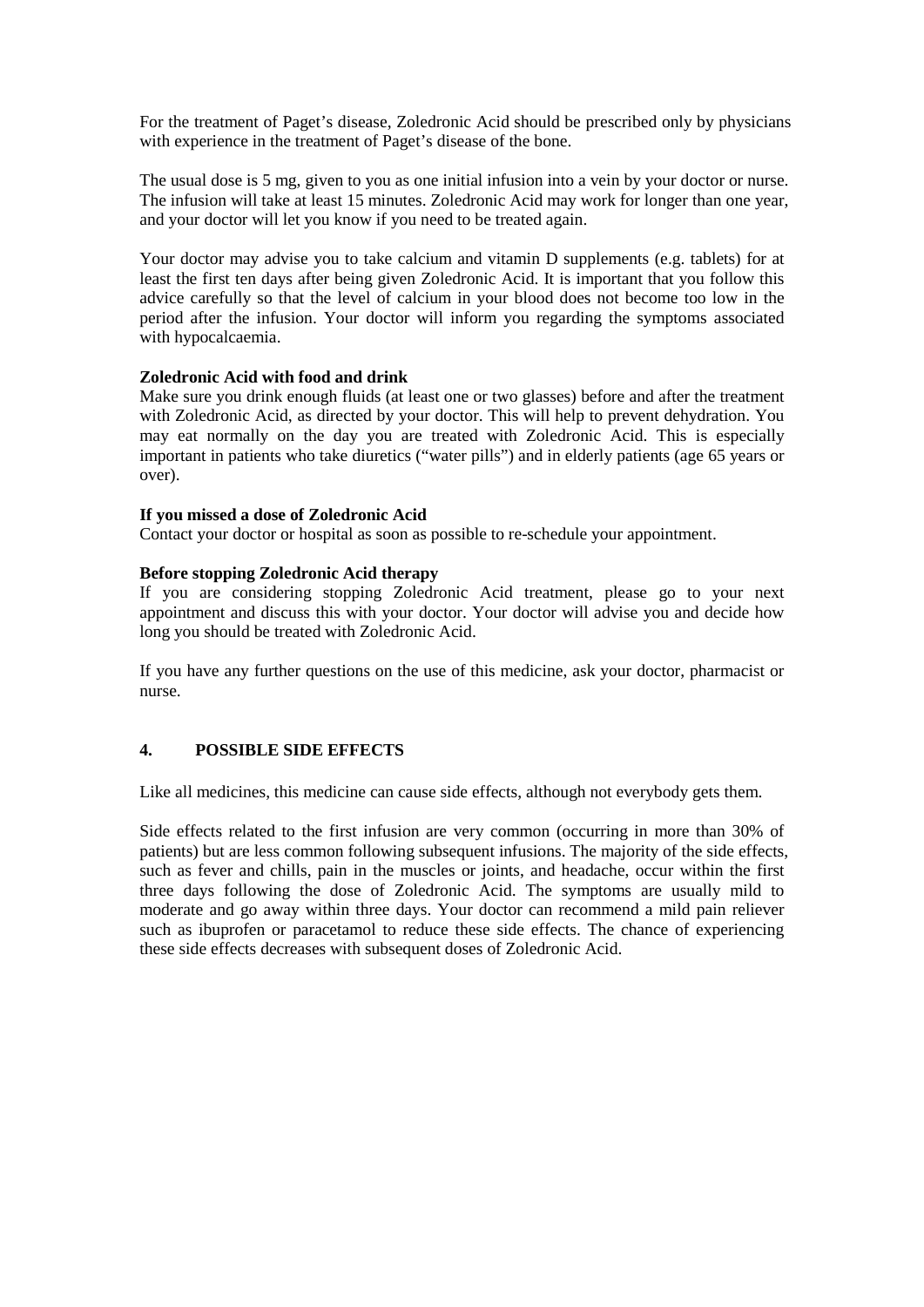#### **Some side effects could be serious.**

#### Common (may affect up to 1 in 10 people)

Irregular heart rhythm (atrial fibrillation) has been seen in patients receiving Zoledronic Acid for the treatment of postmenopausal osteoporosis. It is currently unclear whether Zoledronic Acid causes this irregular heart rhythm but you should report it to your doctor if you experience such symptoms after you have received Zoledronic Acid.

Uncommon (may affect up to 1 in 100 people)

Swelling, redness, pain and itching to the eyes or eye sensitivity to light.

## Very rare (may affect up to 1 in 10,000 people)

Talk to your doctor if you have ear pain, discharge from the ear, and/or an ear infection. These could be signs of bone damage in the ear.

#### Not known (frequency cannot be estimated from the available data)

Pain in the mouth, and/or jaw, swelling or non-healing sores in the mouth or jaw, discharge, numbness or a feeling of heaviness in the jaw, or loosening of a tooth; these could be signs of bone damage in the jaw (osteonecrosis). Tell your doctor and dentist immediately if you experience such symptoms while being treated with Zoledronic acid or after stopping treatment.

Kidney disorders (e.g. decreased urine output) may occur. Your doctor should do a blood test to check your kidney function before each dose of Zoledronic Acid. It is important for you to drink at least 2 glasses of fluid (such as water), within a few hours before receiving Zoledronic Acid, as directed by your healthcare provider.

If you experience any of the above side effects, you should contact your doctor immediately.

## **Zoledronic Acid may also cause other side effects**

Very common (may affect more than 1 in 10 people) Fever

## Common (may affect up to 1 in 10 people)

Headache, dizziness, sickness, vomiting, diarrhoea, pain in the muscles, pain in the bones and/or joints, pain in the back, arms or legs, flu-like symptoms (e.g. tiredness, chills, joint and muscle pain), chills, feeling of tiredness and lack of interest, weakness, pain, feeling unwell, swelling and/or pain at the infusion site.

In patients with Paget's disease, symptoms due to low blood calcium, such as muscle spasms, or numbness, or a tingling sensation especially in the area around the mouth have been reported.

## Uncommon (may affect up to 1 in 100 people)

Flu, upper respiratory tract infections, decreased red cell count, loss of appetite, sleeplessness, sleepiness which may include reduced alertness and awareness, tingling sensation or numbness, extreme tiredness, trembling, temporary loss of consciousness, eye infection or irritation or inflammation with pain and redness, spinning sensation, increased blood pressure, flushing, cough, shortness of breath, upset stomach, abdominal pain, constipation, dry mouth, heartburn, skin rash, excessive sweating, itching, skin reddening, neck pain, stiffness in muscles, bones and/or joints, joint swelling, muscle spasms, shoulder pain, pain in your chest muscles and rib cage, joint inflammation, muscular weakness, abnormal kidney test results,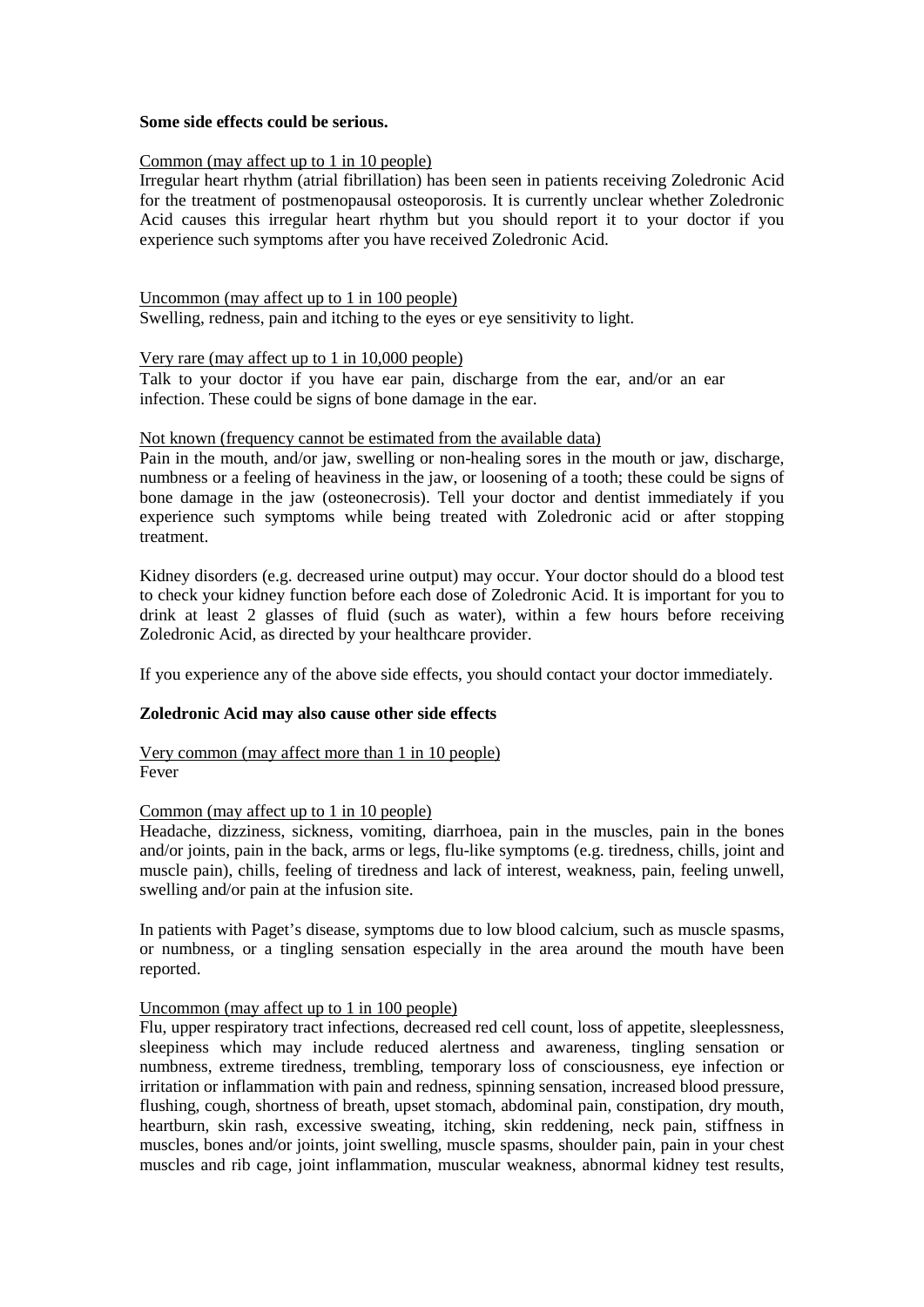abnormal frequent urination, swelling of hands, ankles or feet, thirst, toothache, taste disturbances.

#### Rare (may affect up to 1 in 1,000 people)

Unusual fracture of the thigh bone particularly in patients on long-term treatment for osteoporosis may occur rarely. Contact your doctor if you experience pain, weakness or discomfort in your thigh, hip or groin as this may be an early indication of a possible fracture of the thigh bone. Low levels of phosphate in the blood.

## Not known (frequency cannot be estimated from the available data)

Severe allergic reactions including dizziness and difficulty breathing, swelling mainly of the face and throat, decreased blood pressure, dehydration secondary to acute phase reactions (post-dose symptoms such as fever, vomiting and diarrhea).

## **Reporting of side effects**

If you get any side effects, talk to your doctor, pharmacist or nurse. This includes any possible side effects not listed in this leaflet. Also, you can help make sure medicines remain as safe as possible by reporting any unwanted side-effects via Yellow Card Scheme Website: [www.mhra.gov.uk/yellowcard](http://www.mhra.gov.uk/yellowcard) or search for MHRA Yellow Card in the Google Play or Apple App Store.

By reporting side effects, you can help provide more information on the safety of this medicine.

## **5. HOW TO STORE ZOLEDRONIC ACID**

Your doctor, pharmacist or nurse knows how to store Zoledronic Acid properly.

- Keep this medicine out of the sight and reach of children.
- Do not use this medicine after the expiry date which is stated on the carton and vial after EXP. The expiry date refers to the last day of that month.
- The unopened vial does not require any special storage conditions.
- After opening:

Chemical and physical stability has been demonstrated for 24 hours at  $2^{\circ}C - 8^{\circ}C$  and at 25°C.

From a microbiological point of view, the solution for infusion should be used immediately. If not used immediately, in-use storage times and conditions prior to use are the responsibility of the user and would normally not be longer than 24 hours at  $2^{\circ}$ C –  $8^{\circ}$ C. The refrigerated solution should then be equilibrated to room temperature prior to administration.

• Do not throw away any medicines via wastewater. Ask your pharmacist how to throw away medicines you no longer use. These measures will help protect the environment.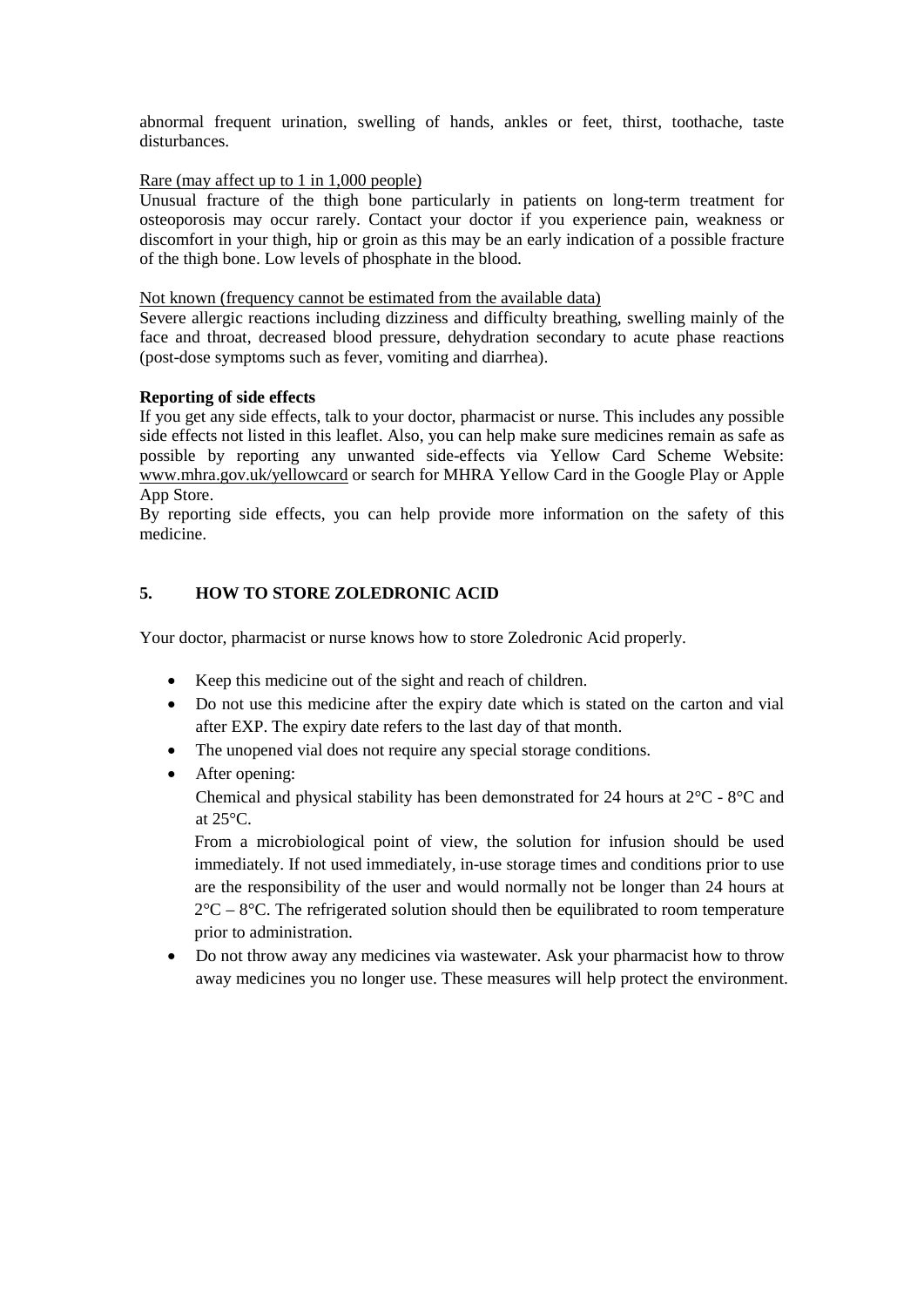# **6. CONTENTS OF THE PACK AND OTHER INFORMATION**

#### **What Zoledronic Acid contains**

- The active substance is zoledronic acid. Each vial with 100 ml of solution contains 5 mg of zoledronic acid (as monohydrate).
	- One ml solution contains 0.05 mg of zoledronic acid anhydrous (as monohydrate).
- The other ingredients are mannitol (E421), sodium citrate (E331) and water for injections.

## **What Zoledronic Acid looks like and contents of the pack**

Zoledronic Acid is a clear and colourless solution.

It comes in 100 ml clear Type I silicon dioxide inner coated glass or type II soda-lime-silica glass vials capped with Type I bromobutyl rubber stopper and aluminium seal with a polypropylene flip-off cap clear outside and unlacquered inside, or Type II soda-lime-silica glass vials capped with Teflon coated chlorobutyl rubber stopper and aluminium seal with a polypropylene flip-off cap clear outside and unlacquered inside as a ready-to-use solution for infusion.

Zoledronic Acid 5mg/100ml solution for infusions is supplied in: 1 vial

4 vials

Not all pack sizes may be marketed.

#### **Marketing Authorisation Holder and Manufacturer**

#### **The Marketing Authorisation Holder is:**

Seacross Pharmaceuticals Limited, Bedford Business Centre 61-63 St Peters Street Bedford, MK 40 2PR, **IK** 

#### **The Manufacturer is:[1](#page-0-0)**

Seacross Pharmaceuticals Ltd. Stanmore Place, Howard Road, Stanmore HA7 1BT **IK** 

**This leaflet was last approved on 22/12/2020.**

# -----------------------------------------------------------------------------------------------------------------

#### **Information for the healthcare professional:**

**The following information is intended for medical or healthcare professionals only (see section 3):**

 $1$  Only the real batch release site will appear on the patient leaflet mockup.